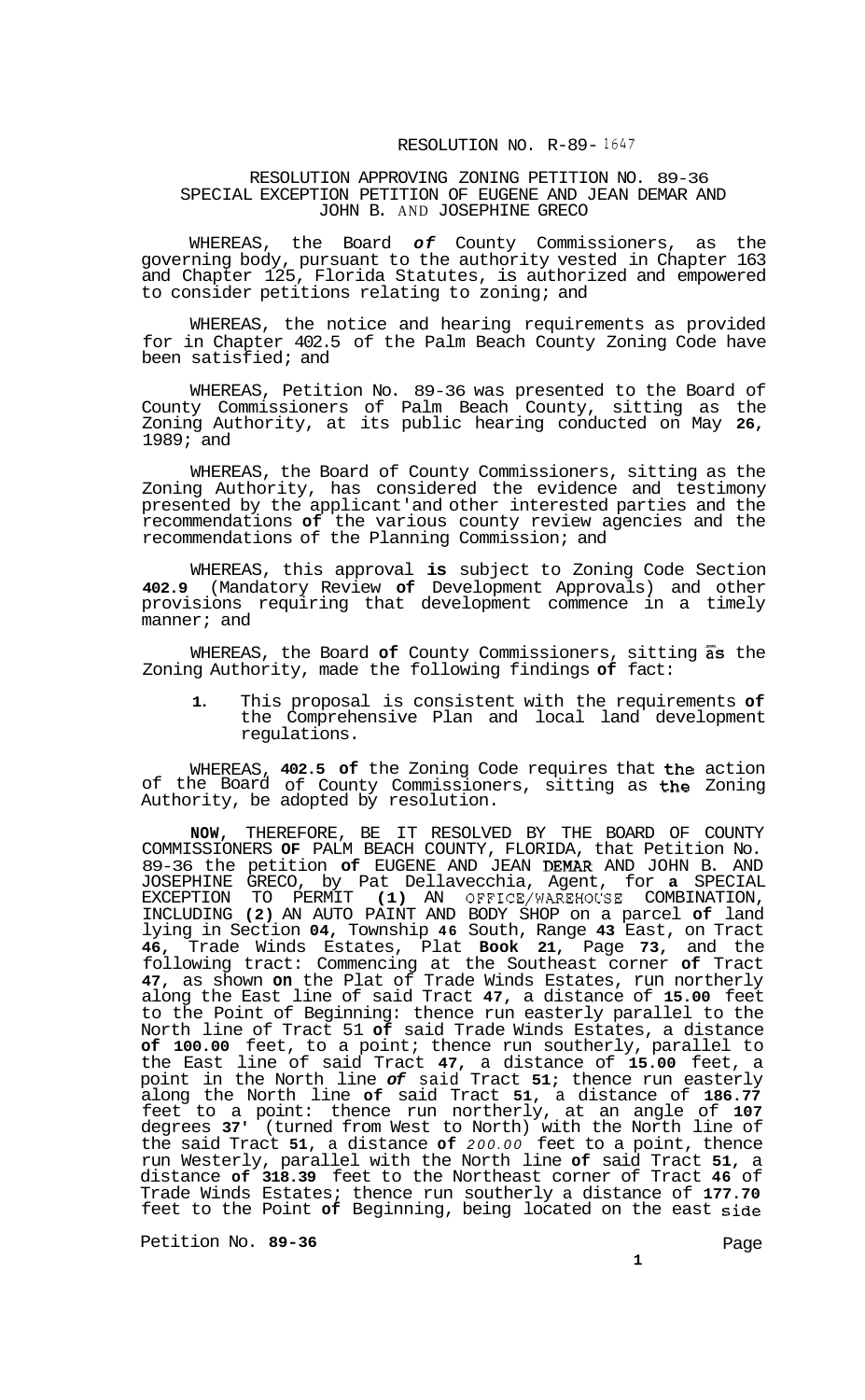of Old Dixie Highway, approximately **.2** mile south of Miller Road, in the CG-General Commercial Zoning District, was approved on May *26,* **1989,** as advertised, subject to the following conditions:

- **1.** Prior to site plan certification, the site plan shall be amended to indicate the following:
	- **a.** Additional landscape buffering along the south property line consisting of Landscape Alternative **No. 3** and the planting of an alternating double row of twelve **(12)** foot high native canopy trees; and a six *(6)* foot solid fence installed on the southern property **line** where the property abuts the mobile home park;
	- b. Transfer of the deficient **300** square feet **of**  required landscape strip separating the vehicular use area *(.8* feet x **375** linear feet) abutting the north and south property lines **to**  the landscape strip along Old Dixie Highway or in the area adjacent to the west existing building; and,
	- c. The required ten **(10)** foot landscape strip along Old Dixie Highway.
- **2.** The petitioner shall redesign the west intersection **to** provide a right angle approach, and designate the area, with adequate queuing, as one-way circulation<br>in a westerly direction.
- **3.** Prior to the issuance of a paving and drainage permit, the petitioner shall relocate the mobile homes that encroach on the southern portion of the site.
- **4. No** outside storage of materials, or disassembled vehicles, shall be allowed on site.
- **5.** Dumpster and trash receptacles shall be screened from view from adjacent lots and streets.
- *6.* Outdoor lighting used to illuminate the premises shall be low intensity, shielded and directed away from adjacent properties and streets, shining only on the subject site.
- **7. No** exterior loud speakers or paging equipment shall be permitted on the site.
- *8.* **No** off-premise signs shall be permitted on site.
- **9.** There shall be permitted no openings in the southern wall of the auto paint and body shop.
- **10.** All australian pine shall be maintained as a hedge no greater than twelve **(12)** feet in height. All other prohibited species shall be removed from site.
- **11.** Proposed and required site modifications shall take place within ninety (90) days of Site Plan Review Committee certification.
- **12.** Simultaneously with Site Plan Review Committee submittal, the petitioner shall submit a copy **of** <sup>a</sup>

Petition **No. 89-36** Page

 $\mathfrak{p}$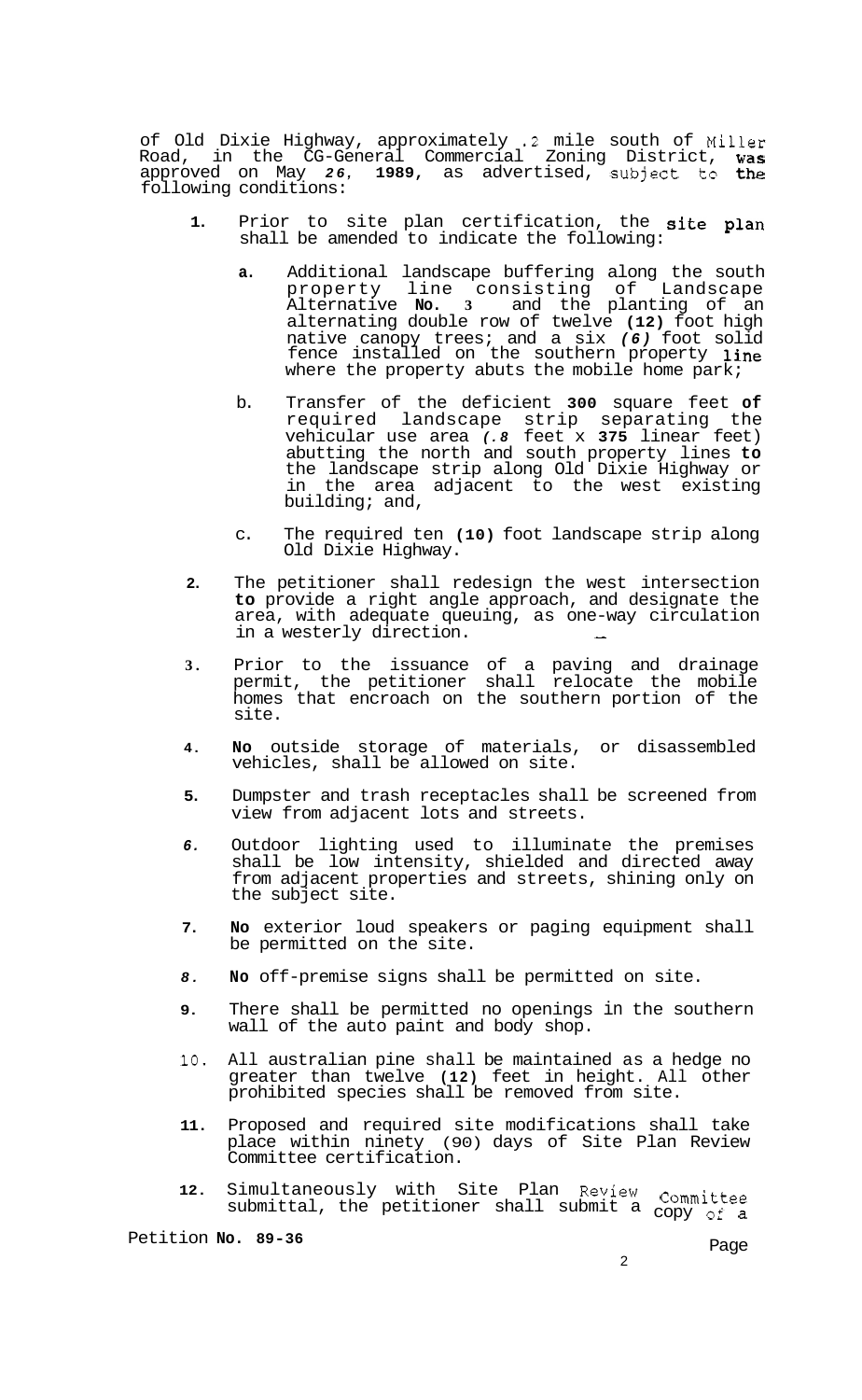recorded Unity of Title to be approved by the County Attorney prior to site plan certification.

- 13. Generation and disposal of hazardous effluents into sanitary sewerage system shall be prohibited unless adequate pretreatment facilities approved by the Florida Department of Environmental Regulation (FDER) and Agency responsible for sewage works are constructed and used by project tenants or owners generating such effluents.
- 14. Sewer service is available to the property. Therefore, no septic tank shall be permitted to the site.
- **15.**  Water service is available to the property. Therefore, no well shall be permitted on the site to provide potable water.
- 16. The owner, occupant or tenant of the facility shall participate in an oil recycling program which ensures proper re-use or disposal of waste oil.
- **17. No** portion of this project is to be approved on well and/or septic tank, existing or new. Existing septic tanks are to be abandoned in accordance with Chapter 10D-6 F.A.C.
- 18. There is a potential for restricted materials to be stored onsite including petroleum products and solvents. An Affidavit *02* Notification must be executed prior to site plan certification and the petitioner shall perform all necessary preventative measures to reduce the chances of contamination of the wellfield. Double walled tanks and piping shall be included as part of those measures.
- **19.**  The Developer shall provide discharge control and treatment for the stormwater runoff in accordance with all applicable agency requirements in effect at the time of the permit application. However, at a minimum, this development shall retain onsite the stormwater runoff generated by a three (3) year-one **(1)** hour storm with a total rainfall of **3** inches as required by the Permit Section, **Land Development Division.** In the event that the subject site abuts a Department of Transportation maintained roadway, concurrent approval from the Florida Department of Transportation will also be required. The drainage system shall be maintained in an acceptable condition as approved by the County Engineer. In the event that the drainage system is not adequately maintained as determined by the County Engineer, this matter will be referred to the Code Enforcement Board for enforcement.
- **20.**  The Developer shall design the drainage system such that drainage from those areas which may contain hazardous or undesirable waste shall be separate from stormwater runoff from the remainder **of** the site.
- 21. Within 90 days of approval of this project, the property owner shall convey to Palm Beach County Land Development Division **by** road right-of-way warranty deed for Old Dixie Highway, *80* feet east of the existing west right-of-way line of Old Dixie Highway

Petition No. 89-36 **Page** 

**3**